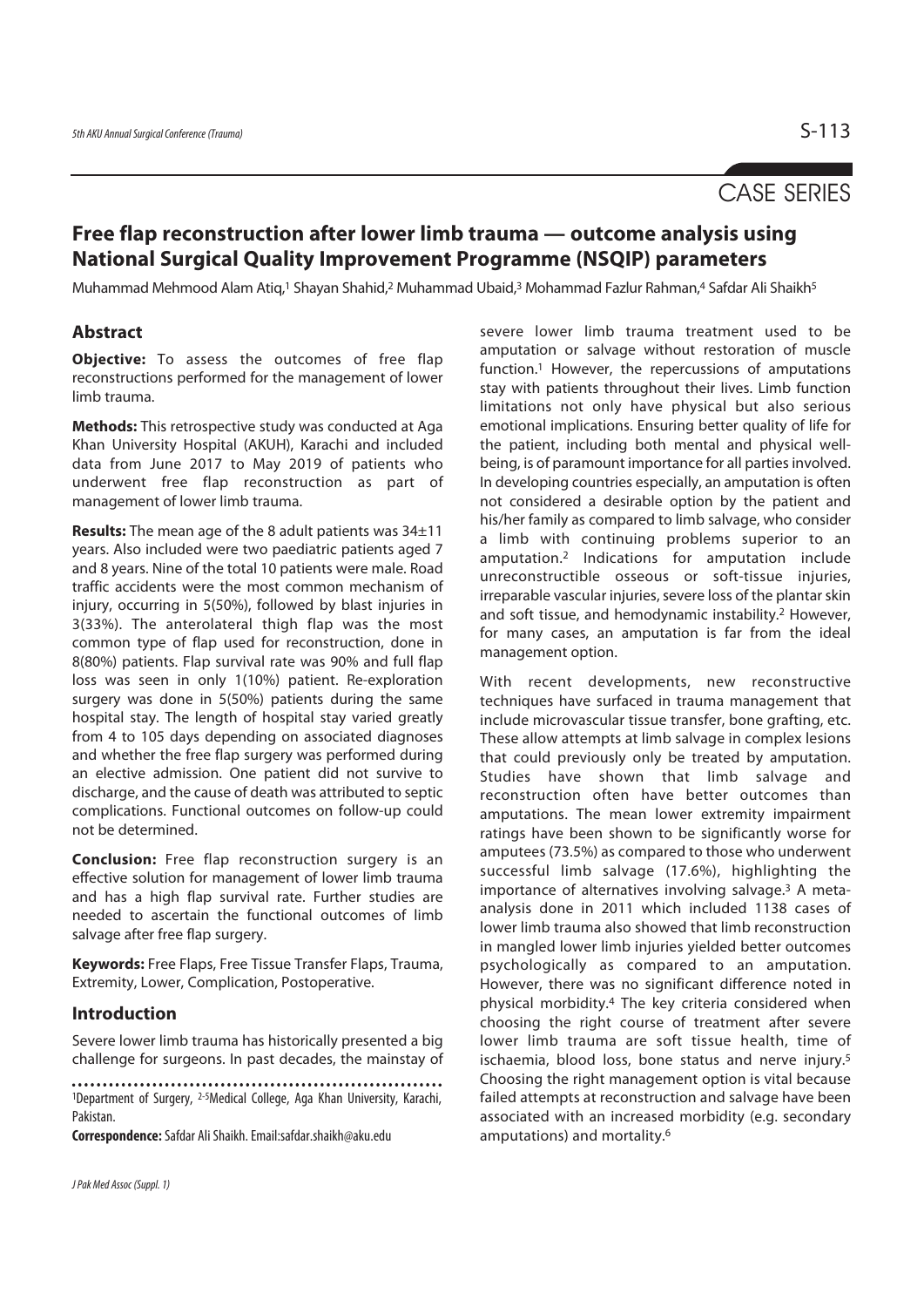Continuous improvements in microsurgical techniques and latest equipment have enabled the reconstruction of extensive soft tissue defects in the lower extremity using microsurgical free flaps as a standard procedure. This has significantly reduced amputation rates and according to some reports, improved functional outcomes as well.7

Various factors such as osteomyelitis, smoking and diabetes mellitus have been demonstrated to significantly impact free flap outcomes.<sup>8,9</sup> Higher American Society of Anesthesiologists (ASA) scores and increased operative times have also been linked with an increased risk of post-operative medical and surgical complications.9 The prognosis of flap survival is also significantly worse in flaps that need to be revised secondary to occlusion of micro-anastomoses.<sup>8,10</sup>

Multiple limitations can be identified with the current studies available on this topic. Only a few studies have provided relevant clinical data on perioperative risk factors and operational details that may go on to affect surgical outcomes such as wound sizes, the choice of recipient vessels, comorbidities, the type of vascular anastomoses, etc.7 To the best of our knowledge, there are no published studies from Pakistan evaluating the outcomes of free flap reconstructions for lower limb trauma management.

Therefore, the main objective of this study is to investigate the outcomes of free flap reconstruction after lower extremity trauma so that targeted quality improvement initiatives may be designed and implemented.

# **Material/Subjects/Patients and Methods**

This study was conducted at Aga Khan University Hospital (AKUH) through retrospective chart review. All data included had been routinely collected during patient care. There was no direct or indirect contact with patients for the purposes of this study.

All patients who underwent free flap reconstruction surgery at AKUH as part of the treatment for lower extremity trauma from June 2017 - May 2019, inclusive, were included. We planned to exclude patients who discontinued care against medical advice or whose discharge time was less than 30 days from the start of data collection. However, no included patients met these exclusion criteria. We identified 10 patients who satisfied the inclusion criteria during our study period.

Our primary outcome variables were the flap-related or systemic complications faced by patients during their hospital stay for free flap reconstruction surgery. The flap

# S-114 5th AKU Annual Surgical Conference (Trauma)

related complications were further classified into major and minor complications based on previous studies.11 The major complications included flap failure (full or partial) and flap thrombosis (venous or arterial). The minor complications included flap dehiscence and flap infections. Other parameters considered donor site complications such as infection and wound dehiscence. Hospital stay related outcomes included length of hospital stay, re-exploratory surgeries during the same hospital stay and readmission rates. The Centers for Disease Control definitions were used to evaluate the presence of an infection.9,12

The Institutional Review Board (IRB) of AKUH approved this study and granted an exemption from ethical review. The data collection parameters were derived mainly from the measures recorded in the American College of Surgeons' (ACS) National Surgical Quality Improvement Program (NSQIP) database. This database has been validated through multiple studies and has been used to evaluate microsurgery outcomes. The parameters included in this study were significantly associated with outcomes.13

Patient charts were reviewed manually, and laboratory data was extracted from electronic health records (EHR). All data was de-identified and stored in a secure encrypted folder behind the AKUH firewall, accessible only to the researchers.

The data was analyzed by SPSS version 22. Descriptive analyses of patient demographics and complications associated with free flap reconstructions have been reported as means  $\pm$  standard deviation, or medians where appropriate.

## **Results**

There were 10 patients overall in the study, with 8 adult patients and 2 paediatric patients (age less than 18 years at time of surgery). The mean age of the adult patients was 34±11 years. The paediatric patients were aged 7 and 8 years. Of the ten patients, 9(90%) were male. The mean body mass index (BMI) of the adult patients was 24.8±4.4 kg/m2. There was a positive current smoking status in 1(10%) patient. Alcohol history was negative in all patients.

Road traffic accidents were the most common mechanism of injury occurring in 5(50%) patients. There were also 3(33%) cases of blast injuries, 1(10%) case with a gunshot wound, and 1(10%) case with a crush injury. All free flap reconstructions were performed by one of two plastic surgeons at AKUH operating as the primary surgeon. The decision to perform a reconstruction instead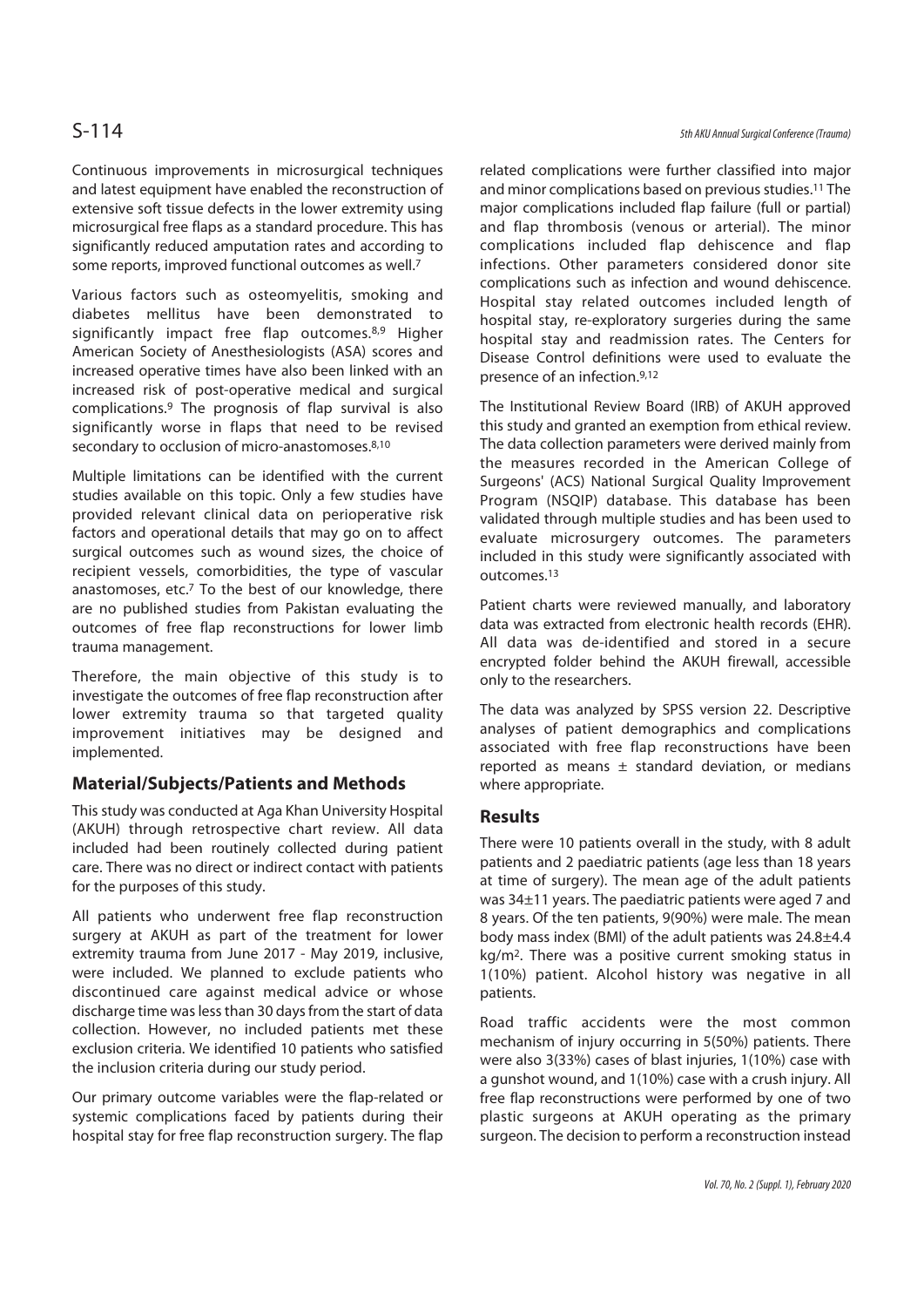5th AKU Annual Surgical Conference (Trauma)  $S-115$ 



**Figure-1:** Case 1: A -Left foot degloving injury after an RTA; B - Appearance of foot 1 month after trauma on the day of planned free-flap reconstruction (initial debridement has been done due to skin necrosis,and granulation tissue can be seen).



**Figure-2:** Case 1: Appearance of foot during an outpatient follow-upapproximately 2 months after free-flap reconstruction with an anterolateral thigh flap. The patient was able to ambulate at this follow-up visit.

of other alternative management options was taken on a case by case basis, taking into account the clinical judgment of the severity of injury, patient preference, patient comorbidities and nature of other injuries. All (100%) patients had undergone one or more surgeries as treatment of their current traumatic injury prior to their free flap reconstruction surgery.

Distal limb perfusion was compromised in 1(10%) patient. Associated nerve injury was identified in 1(10%) patient. There were various associated lower limb fractures present in 7(70%) patients. Foot, distal leg and thigh injuries were most commonly present, in 5(50%) patients. Proximal leg injuries were present in 4(40%) of the patients. 7(70%) of the patients had associated lower limb fractures involving the tibia, fibula, femur and metatarsals.

The median length of hospital stay was 14 days (interquartile range = 34 days) and ranged from a minimum of 4 days to a maximum of 105 days. Of the 10 patients, 9(90%) survived till discharge. The deceased patient had developed septic complications. The median length of follow-up of the surviving patients with the plastic surgery department was 18 days (interquartile range = 210.5 days) from discharge date and ranged from 0 to 291 days. One (10%) patient had an Intensive Care Unit (ICU) stay recorded during the hospital course whereas 3(33%) out of 9 patients who survived till discharge had to be readmitted within 30 days of discharge.

The anterolateral thigh flap (ALTF) was the most common type of free flap used and was done in 8(80%) patients. A free fibular flap and thoracodorsal perforator free flap were used in one patient each. Seven (70%) patients were classified as ASA (American Society of Anaesthesiologists) Class II, 2(20%) were ASA Class 1, and one patient was ASA Class III. The mean operative time was 439±163 minutes. The mean intraoperative crystalloid volume administered

was 3300±1140 ml. The posterior tibial artery was most commonly used in 7(70%) patients for arterial anastomoses and the technique utilized in all cases was an end-to-side anastomosis.

Partial flap loss was seen in 1(10%) patients and it later progressed to full flap loss. The most common flaprelated complication was thrombosis, seen in 5(50%) patients. Of these five, 2 patients had venous thrombosis, 0ne had arterial, and the differentiation between arterial and venous thrombosis was unclear in 2 patients. Two (20%) patients suffered a primary flap infection which was managed with antibiotics; however, the flap could not be saved in 1(10%) patient and this case progressed to full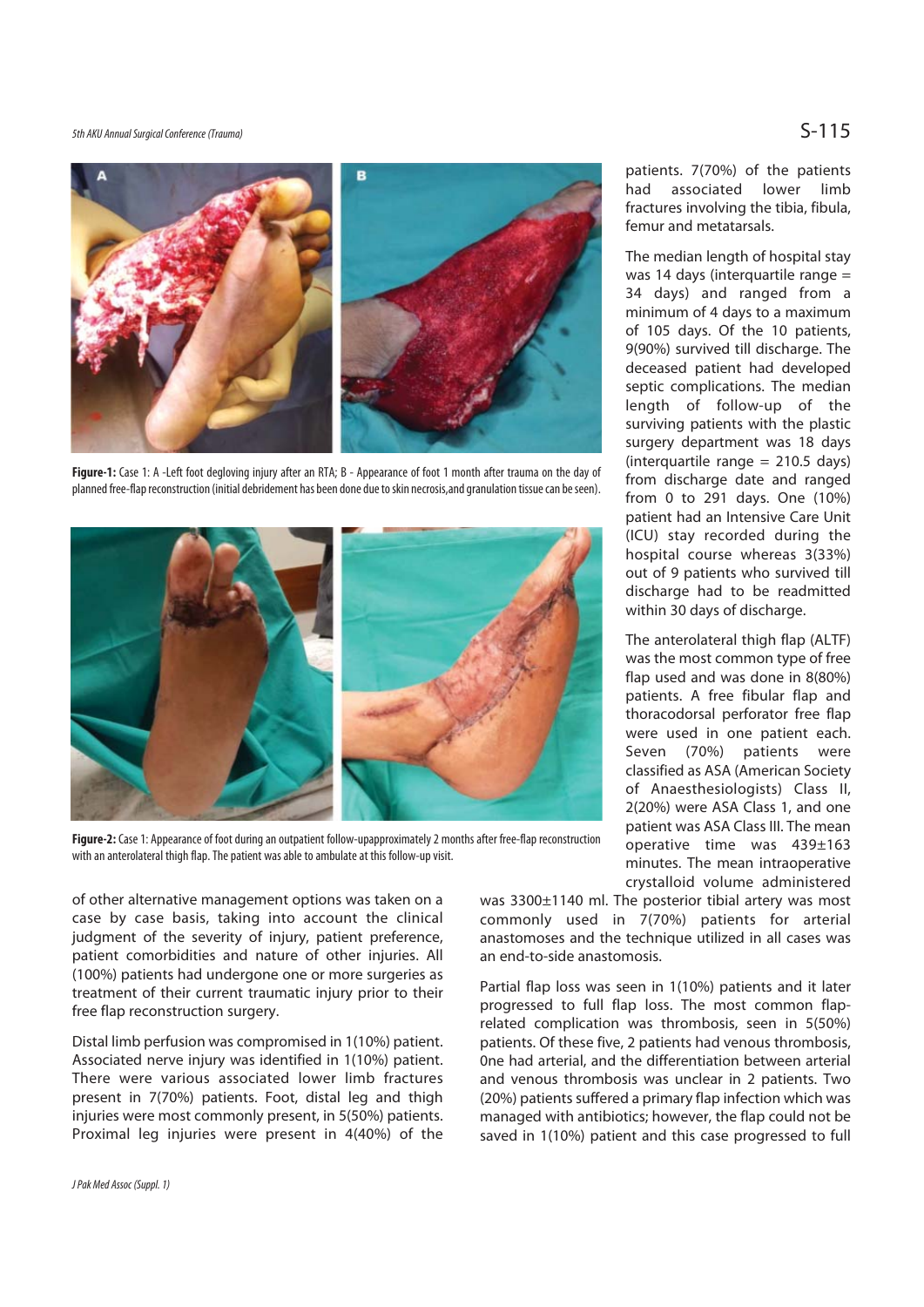flap failure. No dehiscence or leakage was noted in any of the flaps. Only one patient suffered a major systemic complication - this patient developed sepsis and had to be intubated; however, he could not survive to discharge. Re-exploratory flap surgery was performed during the same hospital stay on 5(50%) patients.

# **Discussion**

Free flap reconstruction for lower limb trauma proved to be a successful strategy for limb salvage. We observed a high rate of flap survival, and low complication rates. Our flap survival rates were comparable to other international outcome analyses.14,15

This procedure is performed relatively rarely in our practice as part of trauma management, with only 10 cases being performed over the study duration of 2 years. The available options for management of these defects range from free tissue transfer to local rotational flaps. Free tissue transfer is one of the most complex options available and requires a high amount of technical expertise.

A large review consisting of 197 consecutive cases was conducted in Switzerland and analyzed patient data from 1992 to 2002.15 It was similar in design to our study and analyzed outcomes of procedures done under the supervision of two surgeons. This study reported an overall flap success rate of 96% and re-exploratory surgery rate of 20% compared to our rate of 50%. Various factors could potentially be contributory to the higher reexploratory rate observed in our study such as a smaller sample size, surgeon experience with this procedure, etc. Our thrombosis rate was also significantly higher (50%) as compared to the aforementioned study (6.5%). There was also a difference in the type of flap used with the ALTF being most commonly used in our setting while the scapular/parascapular flap was the most common fasciocutaneous flap used in the Swiss study. Further studies are needed to determine the factors leading to a higher complication and re-exploration rate observed in our setting.

Hill et al. reported an overall flap failure rate of 13.3% in 60 patients analyzed.16 They also assessed whether the duration between the traumatic injury and free flap reconstruction had any impact on failure rate; however, no significant association was identified. There was a trend noted though towards a lower failure rate in free flaps performed 90 or more days after the traumatic injury as compared to within 30 days (p=0.053).

A similar study was conducted in Karachi, Pakistan in 2014 and analyzed the outcomes of distal based flap

reconstructions for soft tissue defects in the upper twothirds of the tibia.<sup>17</sup> It reported a flap survival rate of 100% and partial flap failure was noted in 9.5% of the patients. However, our study adds to this by analyzing free flap outcomes along the same lines.

### **Conclusion**

Free flap reconstruction is an effective management option for limb salvage with a high flap survival rate and minimal complications. However, it is a highly specialized procedure and requires a high degree of surgical expertise. Further research is needed to determine longterm functional outcomes of free flap reconstructions.

### **Limitations**

This study has been conducted using standard ACS' NSQIP data parameters which enable us to compare it with other published works. The study findings, however, are limited due to its retrospective nature. We were also unable to assess the long-term outcomes of this type of procedure in terms of the rate of secondary amputations or limb functionality due to the retrospective nature of this analysis and lack of appropriate data. These are potential areas which we plan to analyze through further studies.

### **Acknowledgement:** None.

**Disclaimer:** None.

**Conflict of Interest:** The authors declare that no conflicts of interest exist.

**Funding Disclosure:** There was no funding utilized for this project.

### **References**

- 1. Rednam RS, Rinker BD. Reconstruction of posterior compartment of lower extremity using a functional latissimus dorsi free flap: A case report. Microsurgery 2016;36:77-80. doi: 10.1002/micr.22443.
- 2. Prasarn ML, Helfet DL, Kloen P. Management of the mangled extremity. Strategies Trauma Limb Reconstr 2012;7:57-66. doi: 10.1007/s11751-012-0137-4.
- 3. Hoogendoorn JM, van der Werken C. Grade III open tibial fractures: functional outcome and quality of life in amputees versus patients with successful reconstruction. Injury 2001;32:329-34.
- 4. Akula M, Gella S, Shaw CJ, McShane P, Mohsen AM. A metaanalysis of amputation versus limb salvage in mangled lower limb injuries--the patient perspective. Injury 2011;42:1194-7.
- 5. Stewart DA, Coombs CJ, Graham HK. Application of lower extremity injury severity scores in children. J Child Orthop 2012;6:427-31.
- 6. Schirò GR, Sessa S, Piccioli A, Maccauro G. Primary amputation vs limb salvage in mangled extremity: a systematic review of the current scoring system. BMC Musculoskelet Disord 2015;16:372. doi: 10.1186/s12891-015-0832-7.
- 7. Xiong L, Gazyakan E, Kremer T, Hernekamp FJ, Harhaus L, Saint-